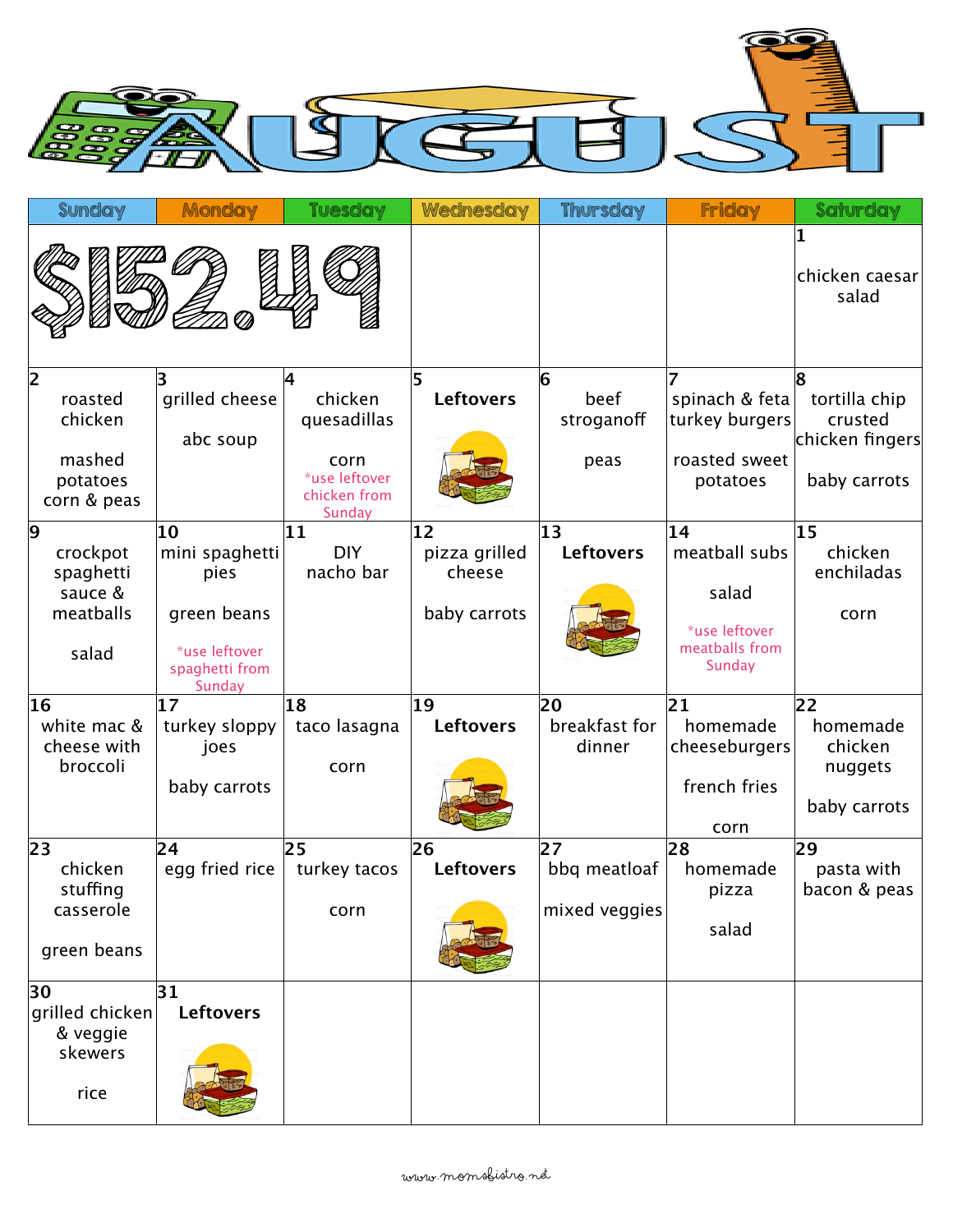## Grocery List

| Produce                  | Grocery                             | Dairy                           |  |
|--------------------------|-------------------------------------|---------------------------------|--|
| 2 heads romaine lettuce  | 1 loaf whole wheat bread            | parmesan cheese                 |  |
| 5 lbs potatoes           | 3, 28oz crushed tomatoes            | 1 gallon milk                   |  |
| 6, 1lb baby carrots      | 1, 32oz chicken stock               | 2, 24 ct sliced american cheese |  |
| 3 lbs onions             | 2, 10 ct flour tortillas            | 2, 32oz shredded cheddar        |  |
| 1 celery                 | 1 egg noodles                       | 2, 80z cream cheese             |  |
| 1 bunch spinach          | 3 pkg hamburger buns                | 1, 8oz sour cream               |  |
| 2 sweet potatoes (large) | 1 pkg hot dog buns                  | 1 feta cheese                   |  |
| 3, 2lb bags salad mix    | 2 bags tortilla chips               | 2 dozen eggs                    |  |
| 1 lb jalapeños           | 5, 28oz tomato sauce                | 1, 80z ricotta cheese           |  |
| 2 lbs roma tomatoes      | 1, 28oz tomato puree                | 2, 32 oz mozzarella cheese      |  |
| 2 heads garlic           | 1, 2lb spaghetti                    |                                 |  |
| 2 lbs zucchini           | 1, 10oz tomato soup                 | <b>Frozen</b>                   |  |
| 1 red bell pepper        | 1 bbq sauce                         | 3, 32oz corn                    |  |
| 1 yellow bell pepper     | 1 box oven ready lasagna<br>noodles | 2, 32oz peas                    |  |
| <b>Bulk</b>              | 1 box stove top stuffing mix        | 1, 32oz green beans             |  |
| brown rice               | 1 crunchy taco shells               | 1, 16oz broccoli                |  |
| flax meal (optional)     | 1 pkg yeast                         |                                 |  |
|                          | 1, 16oz farfalle                    | Meat                            |  |
|                          |                                     | 8 lbs chicken breast            |  |
|                          |                                     | 1 whole chicken                 |  |
|                          |                                     | 4 lbs ground beef               |  |
|                          |                                     | 3 lbs ground turkey             |  |
|                          |                                     | 2, 12oz bacon                   |  |
|                          |                                     | 1 pkg pepperoni                 |  |